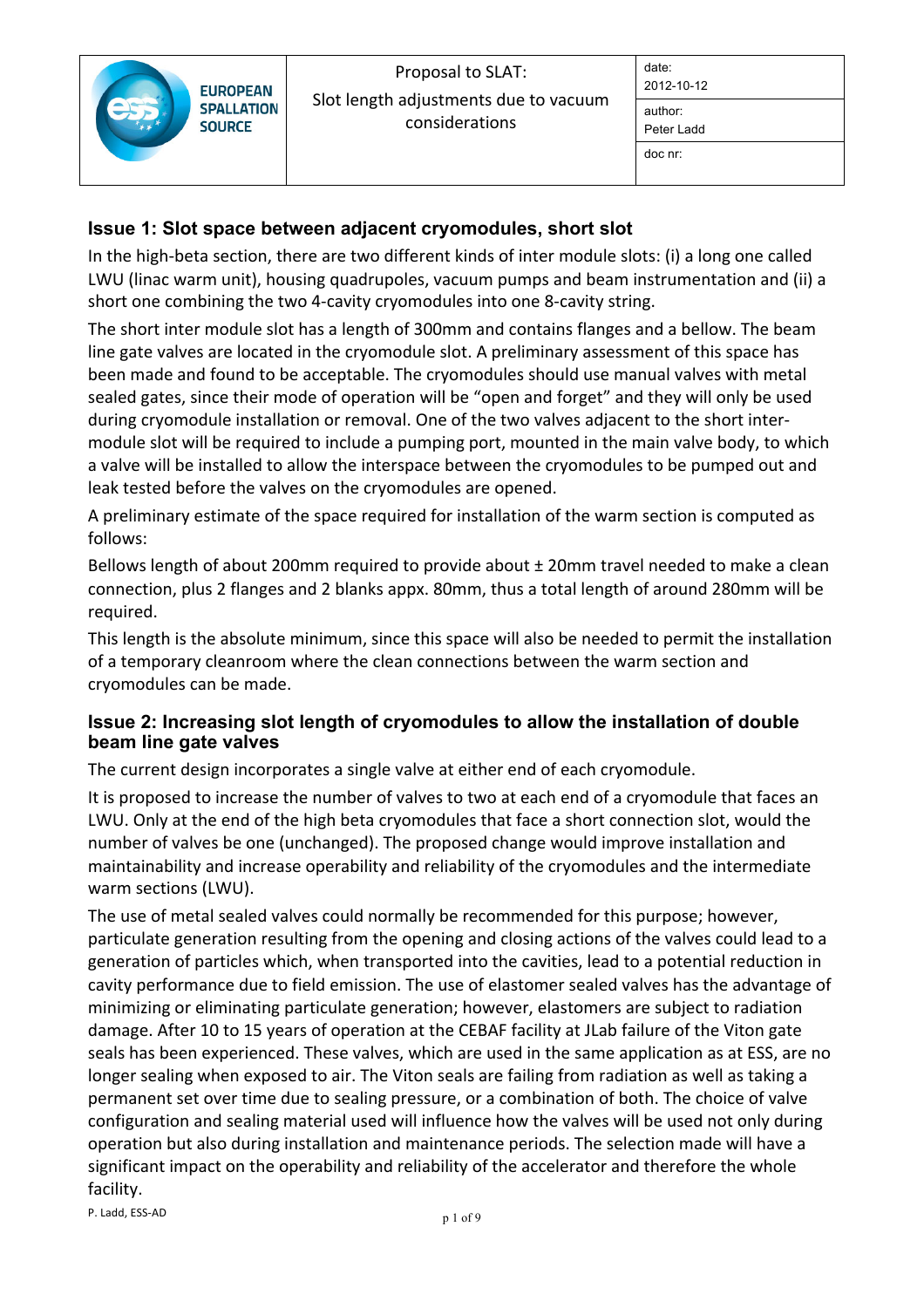|  | <b>EUROPEAN</b><br><b>SPALLATION</b><br><b>SOURCE</b> | Proposal to SLAT:<br>Slot length adjustments due to vacuum<br>considerations | date:<br>2012-10-12   |
|--|-------------------------------------------------------|------------------------------------------------------------------------------|-----------------------|
|  |                                                       |                                                                              | author:<br>Peter Ladd |
|  |                                                       |                                                                              | doc nr:               |
|  |                                                       |                                                                              |                       |

From an operational point of view it would be recommend that the valves be closed when accelerator operations are suspended, i.e. during a shut down, or as the result of certain situations arising during machine operation in order to reduce the risk of potential contamination of the cavities. Some examples of these situations are:

- during a maintenance period, whether for hours or for an extended period of time as a result of operator/technician error or an accident where a window is broken causing an inadvertent venting of the machine;
- responding to the closing of a fast valve, triggered by a rising pressure within the accelerator;
- inadvertent venting of the machine due to equipment failure or a loss-of-beam incident.

Closing the valves in these events will help safeguard the cavities. This is a similar strategy that has been adopted by SNS.

Assuming that on average, a maintenance cycle occurs weekly, 20 years of operation of the machine will result in around 1000 valve cycles; a significant number when there is a potential for the generation of metal particles by metal sealed valves. The use of elastomer sealed valves significantly reduces this potential but the radiation damage to the elastomer needs to be addressed. One option would be to implement a preventative maintenance program that would replace the gate seals on a regular basis e.g. every 10 years. However, in this case a second valve would need to be installed to avoid having to vent the adjacent cavities during this maintenance.

With the proposed double valve arrangement a manually operated, metal sealed, gate valve would be installed as the innermost valve, i.e. closest to the cryomodule, and a pneumatically operated, elastomeric sealed, valve on the outside. One of the two valves will need to include a pumping port, mounted in the main valve body to allow the space between the valves to be evacuated or vented as needed. Since the innermost valve is manually operated the opportunity may exist to mount it inside the cryomodule, potentially reducing overall slot length. The use of EDPM elastomers, which have an improved resistance to radiation compared to Viton, should be considered.

Some of the advantages and disadvantages of the using a single or double valve arrangement with consideration to valve style, material selection and operation are summarized in the table below.

## **Conclusion:**

The beam line gate valves at the extremities of the cryomodules serve the purpose of isolating the cavities in the respective cryomodule from the rest of the beam line, both during installation and removal as well as during maintenance periods.

Metal sealed valves will generate particulates each time they're actuated. These particulates can decrease cavity performance by introducing field emission sites. Therefore, the number of valve cycles needs to be restricted. This in turn will preclude routine maintenance of beam line equipment. Having only metal sealed valve is therefore not an option.

The use of elastomer sealed valves overcomes the concern of particulate generation thus allowing the valves to be closed routinely during maintenance and other events that could occur on the accelerator. This higher allowable duty cycle would allow pneumatic operation of this valve.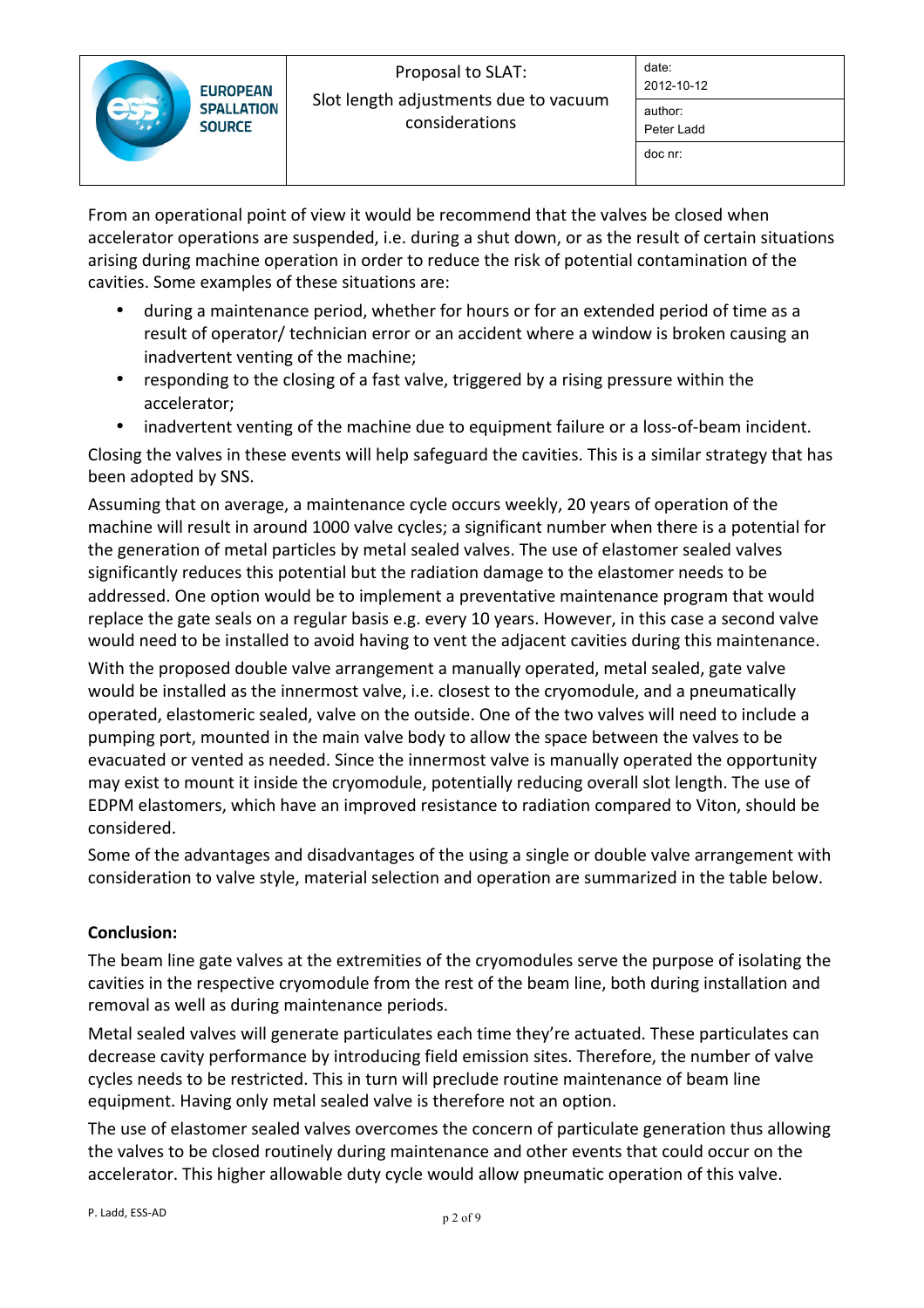| <b>EUROPEAN</b>                    | Proposal to SLAT:<br>Slot length adjustments due to vacuum<br>considerations | date:<br>2012-10-12   |
|------------------------------------|------------------------------------------------------------------------------|-----------------------|
| <b>SPALLATION</b><br><b>SOURCE</b> |                                                                              | author:<br>Peter Ladd |
|                                    |                                                                              | doc nr:               |

However, elastomer seal replacement will be required about every 10 years due to radiation damage. Changing the elastomer gate seals requires venting to atmosphere of the sections adjacent to the valve. This means that such a valve must not be placed closest to the cavities, as venting those would likely have a significant impact on their cleanliness. The consequences on availability and performance of the accelerator are not acceptable.

The configuration proposed would use a manually operated, metal sealed, gate valve closest to the cavities. This valve would essentially be limited to opening, following installation of the cryomodule, and one full cycle during maintenance of the elastomer sealed valve. The outer valve would be a pneumatically operated, elastomer sealed gate valve with an essentially unlimited duty cycle allowing valve operation to be integrated into the overall operation and protection of the machine.

This proposed configuration will add the length of a beam line gate valve to each end of a cryomodule that faces an LWU, although the integration of the second valve into the vacuum enclosure of the cryomodule might reduce the impact on the slot length.

Considering a gate valve with an installed length of 80 mm, this would lead to a maximum total increase in length of the cold linac of 7 m.

## **Issue 3: Allocation of sufficient slot length for the installation of the Low Energy Differential Pumping (LEDP) and High Energy Differential Pumping (HEDP) sections**

The LEDP and HEDP will be incorporated into the LWU design as special LWU's with one unit located at the entrance to the first spoke cavity and the other located after the last high β cavity. At this time the slot space currently assigned for these units appears reasonable but needs to be confirmed by the vacuum group.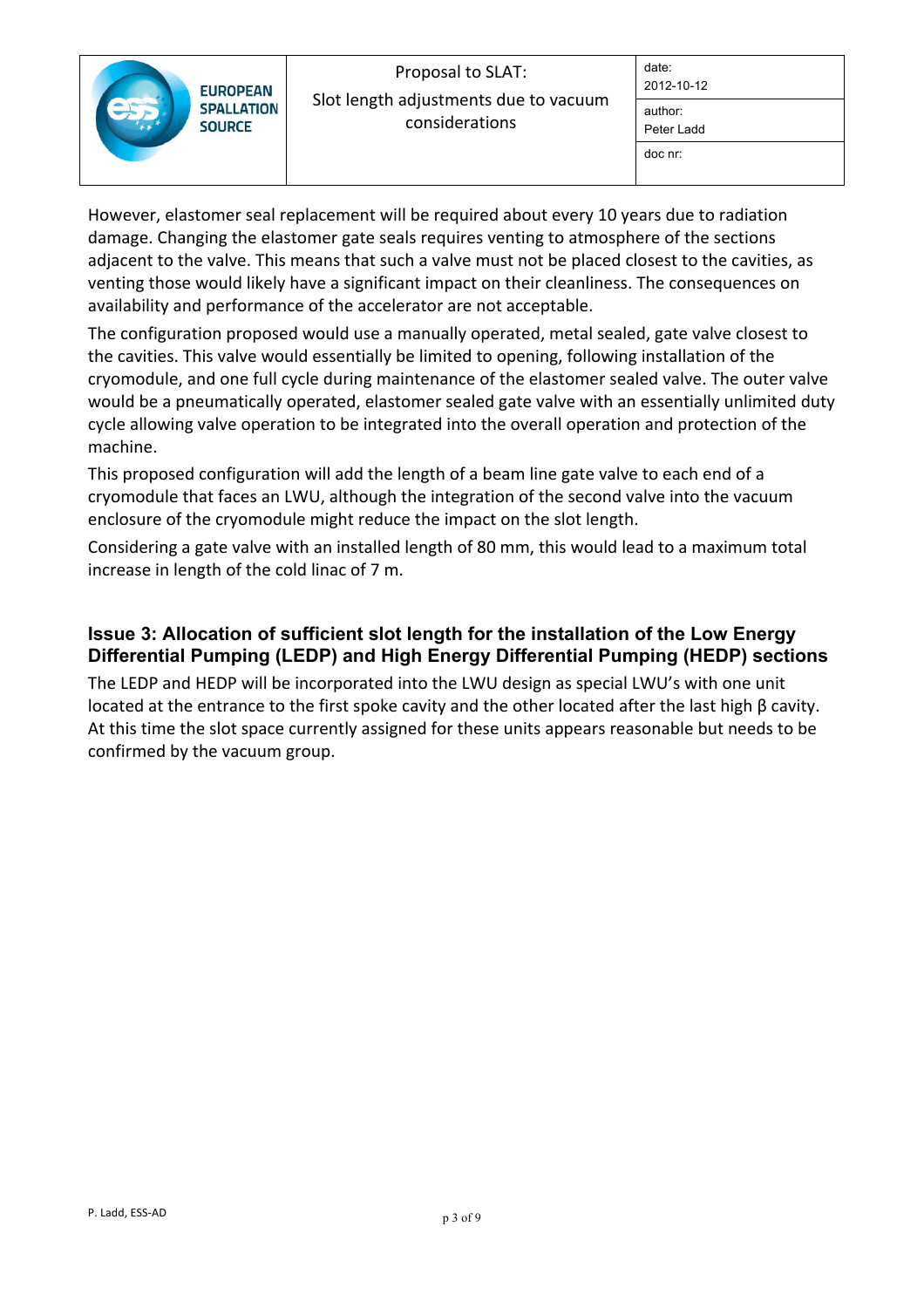| <b>EUROPEAN</b>                    | Proposal to SLAT:<br>Slot length adjustments due to vacuum<br>considerations | date:<br>2012-10-12   |
|------------------------------------|------------------------------------------------------------------------------|-----------------------|
| <b>SPALLATION</b><br><b>SOURCE</b> |                                                                              | author:<br>Peter Ladd |
|                                    |                                                                              | doc nr:               |

| <b>Comparison Between Single and Double Valve Installations</b>                                                       |                                                                                                                                                                                                                                                         |                |                                                                                                                                                                                                                                                                                                                                                                                                                                 |  |  |  |
|-----------------------------------------------------------------------------------------------------------------------|---------------------------------------------------------------------------------------------------------------------------------------------------------------------------------------------------------------------------------------------------------|----------------|---------------------------------------------------------------------------------------------------------------------------------------------------------------------------------------------------------------------------------------------------------------------------------------------------------------------------------------------------------------------------------------------------------------------------------|--|--|--|
| <b>Activity</b>                                                                                                       | Advantage                                                                                                                                                                                                                                               | <b>Neutral</b> | <b>Disadvantage</b>                                                                                                                                                                                                                                                                                                                                                                                                             |  |  |  |
| <b>Single Valve Installation,</b><br>Option for metal or elastomer gate seal and manual or pneumatic valve actuation. |                                                                                                                                                                                                                                                         |                |                                                                                                                                                                                                                                                                                                                                                                                                                                 |  |  |  |
| Manually operated gate valve with metal<br>sealed gate.                                                               | Limited particulate generation due<br>to infrequent valve closures.<br>Gate seal not affected by radiation.                                                                                                                                             |                | • Valves cannot be readily closed to protect<br>cavities while accelerator maintenance is<br>performed.<br>• Individual cavities may not be protected In the<br>event of loss of vacuum event.<br>• Valves cannot be closed remotely.                                                                                                                                                                                           |  |  |  |
| Manually operated gate valve with<br>elastomer sealed gate.                                                           | Negligible particulate generation<br>$\bullet$<br>due to elastomer gate seal and<br>infrequent valve closures.                                                                                                                                          |                | • Valves cannot be readily closed to protect<br>cavities while accelerator maintenance is<br>performed.<br>• Individual cavities may not be protected In the<br>event of loss of vacuum event.<br>• Valves cannot be closed remotely.<br>• Gate seal affected by radiation. Radiation<br>damage to gate seal will require changing of<br>seal about every 10 years. Cavity will require to<br>be vented when gate seal changed. |  |  |  |
| Pneumatically operated gate valve with<br>metal sealed gate.                                                          | Valves can be readily closed to<br>$\bullet$<br>protect cavities while accelerator<br>maintenance is performed.<br>Individual cavities can be protected<br>In the event of loss of vacuum event<br>by closing valves.<br>Valves can be closed remotely. |                | • Significant particle generation can be expected<br>due to frequent valve closures.                                                                                                                                                                                                                                                                                                                                            |  |  |  |
| Pneumatically operated gate valve with<br>elastomer sealed gate.                                                      | Negligible particulate generation can<br>$\bullet$<br>be expected due to elastomer gate                                                                                                                                                                 |                | • Gate seal affected by radiation. Radiation<br>damage to gate seal will require changing seal                                                                                                                                                                                                                                                                                                                                  |  |  |  |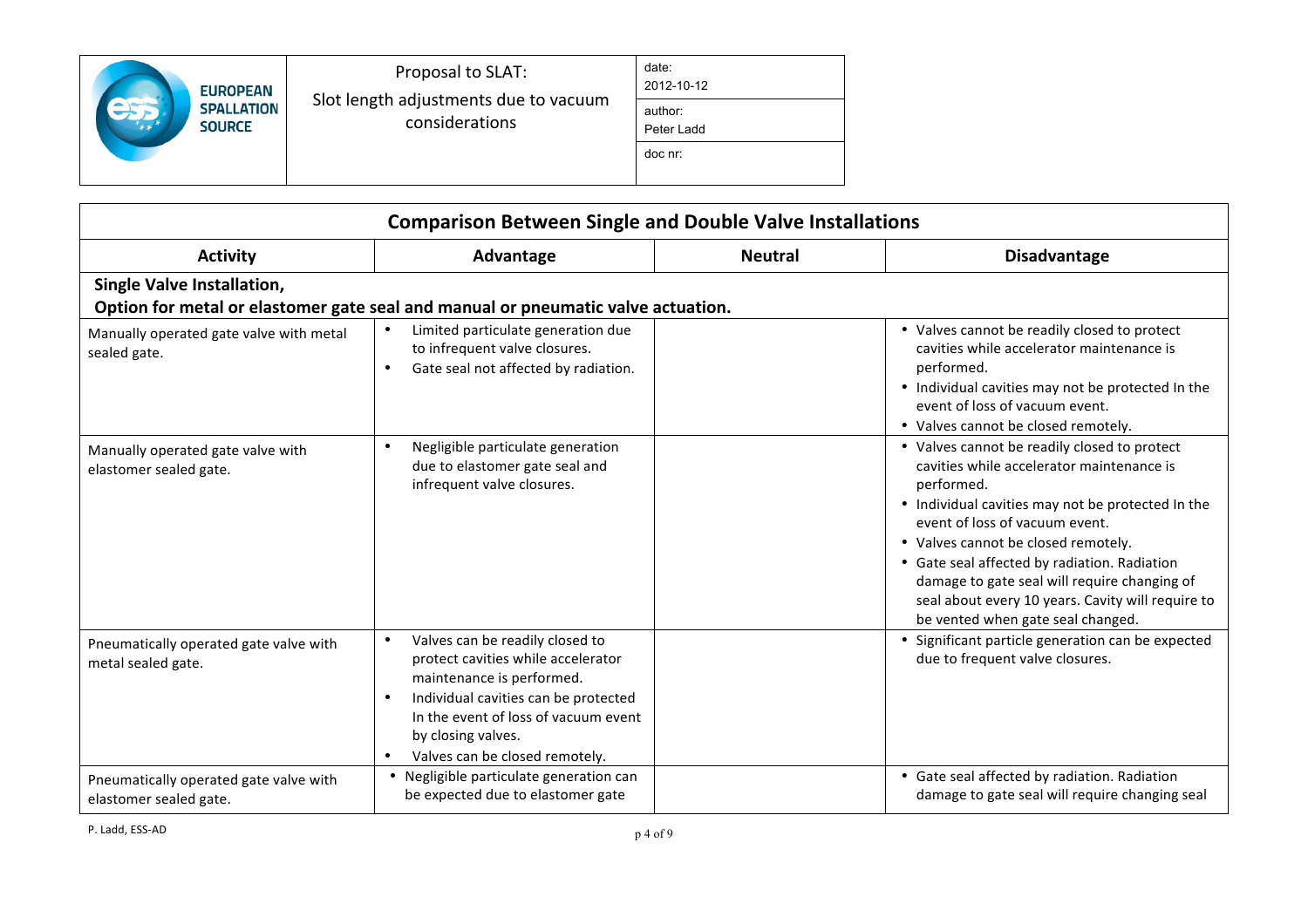| <b>EUROPEAN</b><br><b>SPALLATION</b><br><b>SOURCE</b>                                                                                                                                                                                                                                                                          | Proposal to SLAT:<br>Slot length adjustments due to vacuum<br>considerations                                                                                                                                                                                                                   | date:<br>2012-10-12<br>author:<br>Peter Ladd<br>doc nr:                                                                                                                                       |                                                                                                                                                                                                                                                                             |
|--------------------------------------------------------------------------------------------------------------------------------------------------------------------------------------------------------------------------------------------------------------------------------------------------------------------------------|------------------------------------------------------------------------------------------------------------------------------------------------------------------------------------------------------------------------------------------------------------------------------------------------|-----------------------------------------------------------------------------------------------------------------------------------------------------------------------------------------------|-----------------------------------------------------------------------------------------------------------------------------------------------------------------------------------------------------------------------------------------------------------------------------|
| During installation, applicable to both metal                                                                                                                                                                                                                                                                                  | seal even with frequent valve<br>closures.<br>• Valves can be readily closed to<br>protect cavities while accelerator<br>maintenance is performed.<br>• Individual cavities can be protected In<br>the event of loss of vacuum event by<br>closing valves.<br>• Valves can be closed remotely. | • With the cryomodules and                                                                                                                                                                    | about every 10 years. Cavity will require to be<br>vented when gate seal changed.<br>• Particulates will be generated if metal sealed                                                                                                                                       |
| and elastomer sealed gate valves.<br>Cryomodules are delivered under vacuum<br>with valves closed. Clean connections are<br>made between cryomodules and LWU and<br>LWU evacuate and leak tested before<br>valves are opened.                                                                                                  |                                                                                                                                                                                                                                                                                                | LWU under vacuum and<br>pressure balanced across the<br>cryomodule isolation valves.<br>When the valves are opened<br>the probability of particulate<br>transport into cavity will be<br>low. | valves are used when valves are opened.                                                                                                                                                                                                                                     |
| During installation, applicable to both metal<br>and elastomer sealed gate valves.<br>Cryomodules are delivered at atmospheric<br>pressure with valves closed. Clean<br>connections are made between<br>cryomodules and LWU and valves are<br>opened. Adjacent cryomodules and LWU<br>are evacuated together before leak test. |                                                                                                                                                                                                                                                                                                |                                                                                                                                                                                               | • Particulates will be generated if metal sealed<br>valves are used when valves are opened.<br>• Cryomodules and LWU evacuate together with<br>a high probability of particulates being<br>transported into the cavities due to turbulence<br>in the flow during pump down. |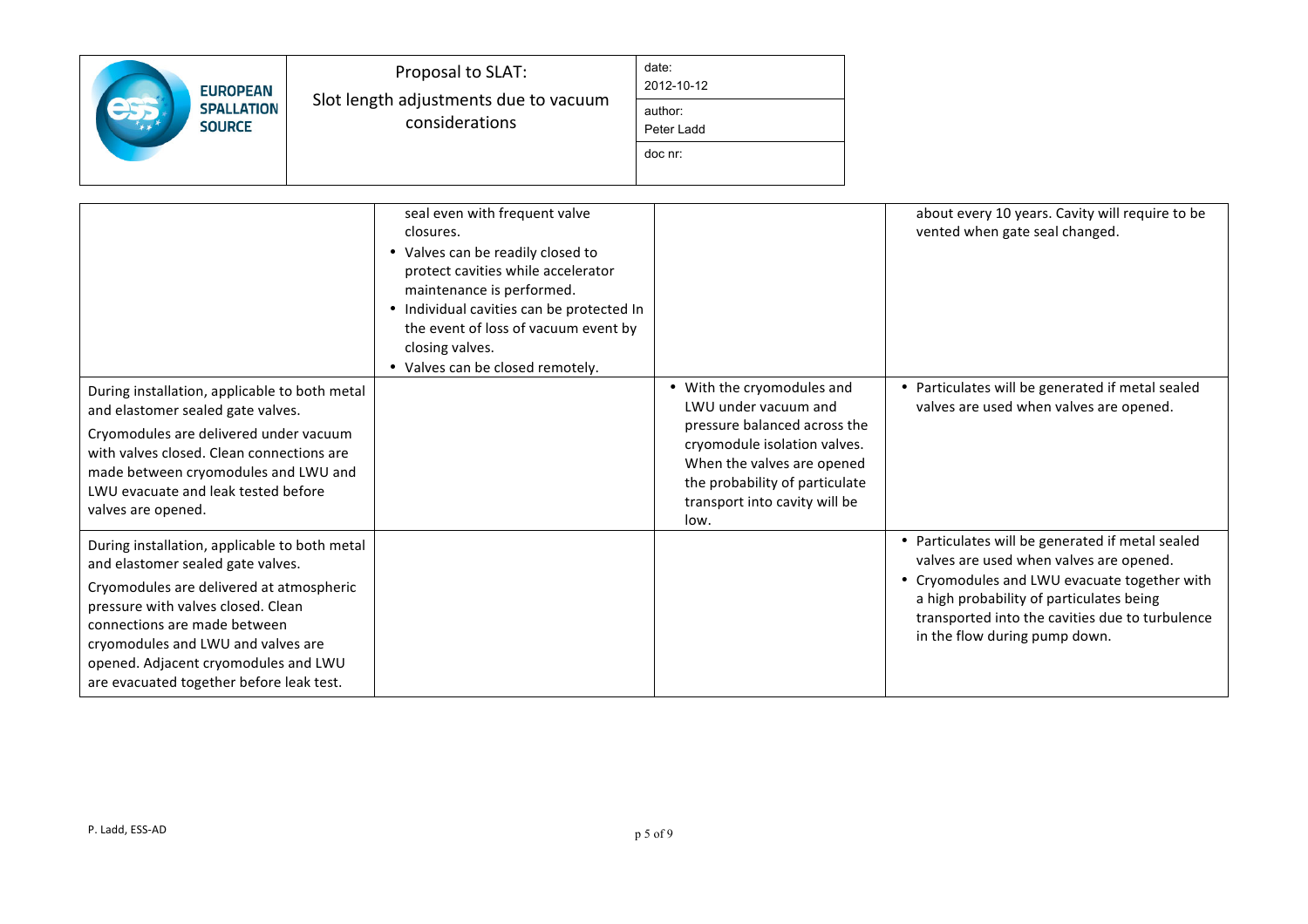| <b>EUROPEAN</b><br><b>SPALLATION</b><br><b>SOURCE</b>                                                                                                                                                                                                                                                                                                                                                                                                                                                | Proposal to SLAT:<br>Slot length adjustments due to vacuum<br>considerations |  | date:<br>2012-10-12<br>author:<br>Peter Ladd<br>doc nr:                                                                                                                                                                                                     |                                                                                                                                                                                                                                                      |  |  |
|------------------------------------------------------------------------------------------------------------------------------------------------------------------------------------------------------------------------------------------------------------------------------------------------------------------------------------------------------------------------------------------------------------------------------------------------------------------------------------------------------|------------------------------------------------------------------------------|--|-------------------------------------------------------------------------------------------------------------------------------------------------------------------------------------------------------------------------------------------------------------|------------------------------------------------------------------------------------------------------------------------------------------------------------------------------------------------------------------------------------------------------|--|--|
| During change out of cryomodule or LWU<br>removal, both metal and elastomer sealed<br>gate valves.<br>The cryomodule isolation valves are closed<br>and the LWU vented. The beam line clean<br>connections are disconnected and the<br>isolation valves of the cryomodules and<br>ends of the LWU are blanked.<br>For cryomodule replacement see previous<br>comments "during installation"<br>For LWU replacement, the sequence will be<br>the same as for the cryomodule supplied<br>under vacuum. |                                                                              |  | • With the cryomodules and<br>LWU under vacuum and<br>pressure balanced across the<br>cryomodule isolation valves.<br>When the valves are opened<br>the probability of particulate<br>transport into cavity will be<br>low.                                 | • Cryomodules and LWU evacuate together with<br>a high probability of particulates being<br>transported into the cavities due to turbulence<br>in the flow during pump down.                                                                         |  |  |
| Installation/ change out of beam<br>instrumentation or vacuum equipment<br>installed on LWU.<br>Vent LWU to effect change out equipment.<br>Following replacement the sequence will be<br>the same as for the cryomodule supplied at<br>atmospheric pressure.                                                                                                                                                                                                                                        |                                                                              |  | • Particulate will be generated<br>during a change out of beam<br>instrumentation or vacuum<br>equipment. Connections must<br>be made clean.<br>• Same as during installation<br>regarding pressure balance<br>across valve and cryomodule<br>under vacuum. | • Additional particulates generated during valve<br>operation if metal sealed gate valves used.                                                                                                                                                      |  |  |
| Replacement of elastomer gate seals.<br>Both cryomodule and LWU will need to be<br>vented. A clean removal/ installation of the<br>valve will need to be made.<br>Following valve replacement the sequence<br>will be the same as for installation with the<br>cryomodule supplied at atmospheric<br>pressure.                                                                                                                                                                                       |                                                                              |  |                                                                                                                                                                                                                                                             | • Potential for particulates to be generated<br>during valve change.<br>• Cryomodules and LWU evacuate together with<br>a high probability of particulates being<br>transported into the cavities due to turbulence<br>in the flow during pump down. |  |  |

P. Ladd, ESS-AD p  $6$  of  $9$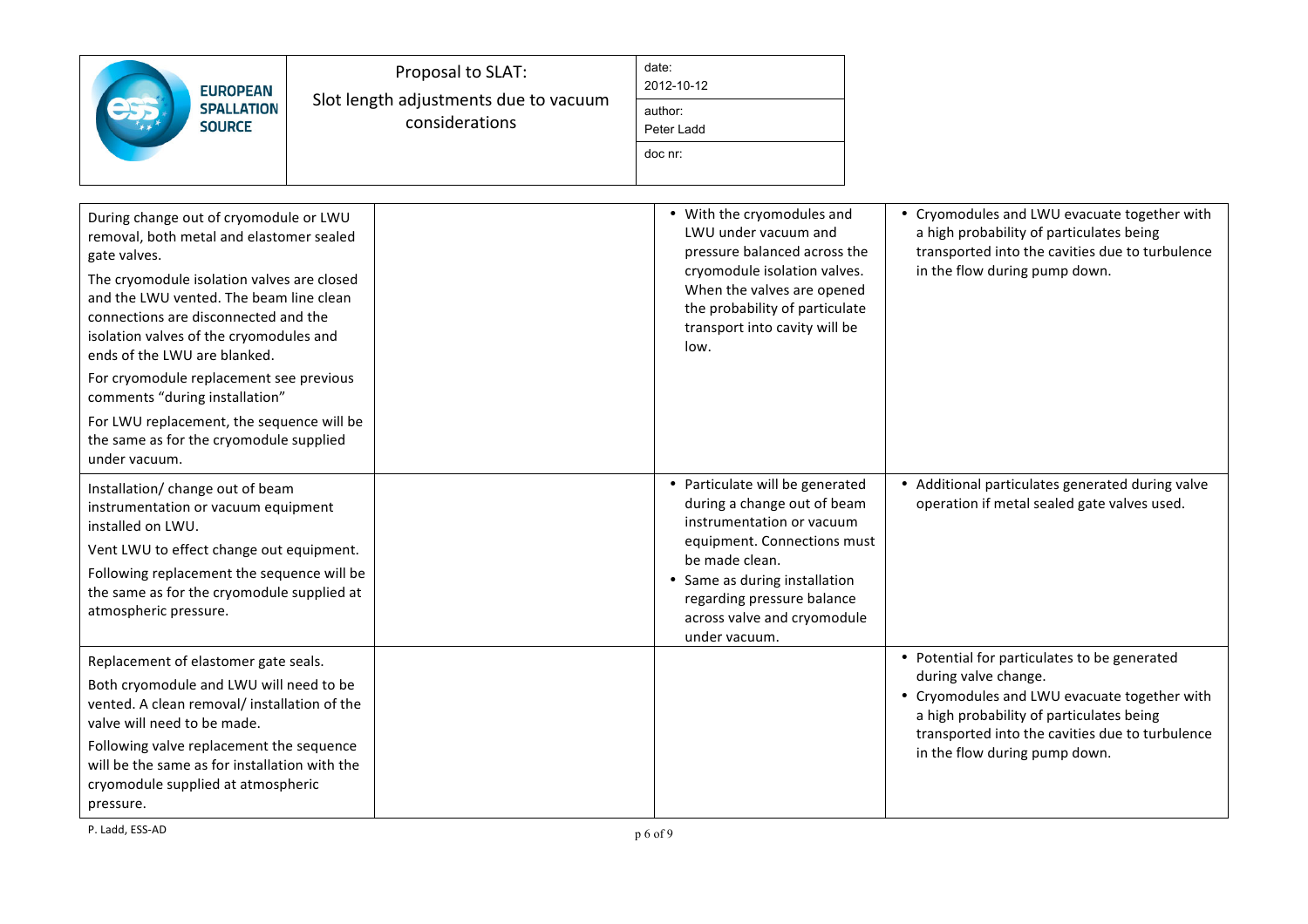| <b>EUROPEAN</b>                    | Proposal to SLAT:<br>Slot length adjustments due to vacuum<br>considerations | date:<br>2012-10-12   |
|------------------------------------|------------------------------------------------------------------------------|-----------------------|
| <b>SPALLATION</b><br><b>SOURCE</b> |                                                                              | author:<br>Peter Ladd |
|                                    |                                                                              | doc nr:               |

| <b>Double Valve Installation</b>                                                                                                                                                                                                                                                                               |                                                                                                                                                                                                                                                                                                                                                                              |                                                                                                                                                                                                                             |                                                                                                                         |  |  |  |
|----------------------------------------------------------------------------------------------------------------------------------------------------------------------------------------------------------------------------------------------------------------------------------------------------------------|------------------------------------------------------------------------------------------------------------------------------------------------------------------------------------------------------------------------------------------------------------------------------------------------------------------------------------------------------------------------------|-----------------------------------------------------------------------------------------------------------------------------------------------------------------------------------------------------------------------------|-------------------------------------------------------------------------------------------------------------------------|--|--|--|
| Manually operated inner gate valve with metal sealed gate and pneumatically operated outer gate valve with elastomer sealed gate                                                                                                                                                                               |                                                                                                                                                                                                                                                                                                                                                                              |                                                                                                                                                                                                                             |                                                                                                                         |  |  |  |
| Manually operated inner gate valve with<br>metal sealed gate.                                                                                                                                                                                                                                                  | • Limited particulate generation due to<br>infrequent valve closures.<br>• Gate seal not affected by radiation.                                                                                                                                                                                                                                                              |                                                                                                                                                                                                                             |                                                                                                                         |  |  |  |
| Pneumatically operated outer gate valve<br>with elastomer sealed gate.                                                                                                                                                                                                                                         | • Negligible particulate generation due to<br>elastomer gate sealed gate valve even<br>with frequent valve closures.<br>Outer valves can be readily closed to<br>protect cavities while accelerator<br>maintenance is performed.<br>• Individual cavities can be protected In<br>the event of loss of vacuum event by<br>closing valves.<br>• Valves can be remotely closed. |                                                                                                                                                                                                                             | • Gate seal affected by radiation. Radiation<br>damage to gate seal will require changing<br>seal about every 10 years. |  |  |  |
| During installation.<br>Cryomodules are delivered under<br>vacuum with the inner and outer valves<br>closed. Clean connections are made<br>between cryomodules and LWU and LWU<br>evacuate and leak tested. The interspace<br>between the valves is evacuated and leak<br>tested before the valves are opened. | Limited particulate generation as metal<br>sealed valve opened.                                                                                                                                                                                                                                                                                                              | • With the cryomodules and<br>LWU under vacuum and<br>pressure balanced across the<br>cryomodule isolation valves.<br>When the valves are opened<br>the probability of particulate<br>transport into cavity will be<br>low. |                                                                                                                         |  |  |  |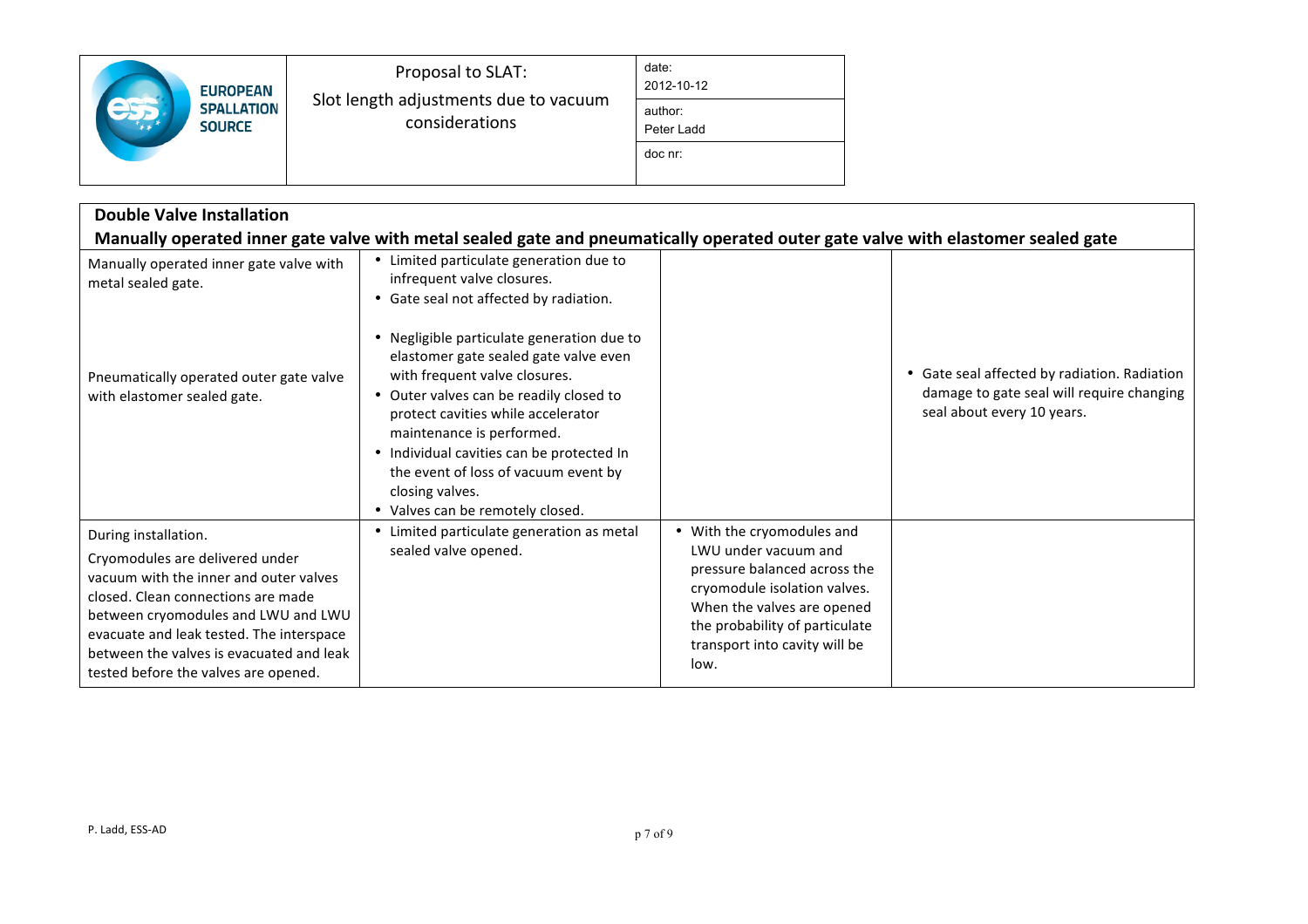| <b>EUROPEAN</b><br><b>SPALLATION</b><br><b>SOURCE</b>                                                                                                                                                                                                                                                                                                                                                               | Proposal to SLAT:<br>Slot length adjustments due to vacuum<br>considerations | date:<br>2012-10-12<br>author:<br>Peter Ladd<br>doc nr:                                                                                                                                                                     |                                                                                                                                                                                                                                                      |
|---------------------------------------------------------------------------------------------------------------------------------------------------------------------------------------------------------------------------------------------------------------------------------------------------------------------------------------------------------------------------------------------------------------------|------------------------------------------------------------------------------|-----------------------------------------------------------------------------------------------------------------------------------------------------------------------------------------------------------------------------|------------------------------------------------------------------------------------------------------------------------------------------------------------------------------------------------------------------------------------------------------|
| During installation.<br>Cryomodules are delivered at<br>atmospheric pressure with the inner and<br>outer valves closed. Clean connections<br>are made between cryomodules and<br>LWU and evacuate and leak tested. The<br>interspace between the valves is<br>evacuated and leak tested. The LWU and<br>interspace between the valves is vented<br>and the valves opened. The cryomodules<br>and LWU are evacuated. |                                                                              |                                                                                                                                                                                                                             | • Limited particulate generation as metal<br>sealed valve opened.<br>• Cryomodules and LWU evacuate together<br>with a high probability of particulates<br>being transported into the cavities due to<br>turbulence in the flow during pump<br>down. |
| During change out of cryomodule or<br>LWU.<br>Close manual valves to maintain<br>cryomodule under vacuum. LWU can be<br>maintained clean by purging while<br>connection with cryomodule is broken<br>and subsequently being blanked.<br>Proceed as for cryomodule delivered<br>under vacuum with the inner and outer<br>valves closed.                                                                              |                                                                              | • With the cryomodules and<br>LWU under vacuum and<br>pressure balanced across the<br>cryomodule isolation valves.<br>When the valves are opened<br>the probability of particulate<br>transport into cavity will be<br>low. | • Limited particulate generation as metal<br>sealed valve opened.                                                                                                                                                                                    |
| Installation/ change out of beam<br>instrumentation or vacuum equipment<br>installed on LWU.<br>Vent LWU to effect change out of<br>equipment.<br>Following replacement the sequence will<br>be the same as for installation of the<br>cryomodules supplied at under vacuum.                                                                                                                                        |                                                                              | • With the cryomodules and<br>LWU under vacuum and<br>pressure balanced across the<br>cryomodule isolation valves,<br>when the valves are opened<br>the probability of particulate<br>transport into cavity will be<br>low. | • Limited particulate generation as metal<br>sealed valve opened.<br>• Particulates generated during change out<br>of beam instrumentation or vacuum<br>equipment.                                                                                   |